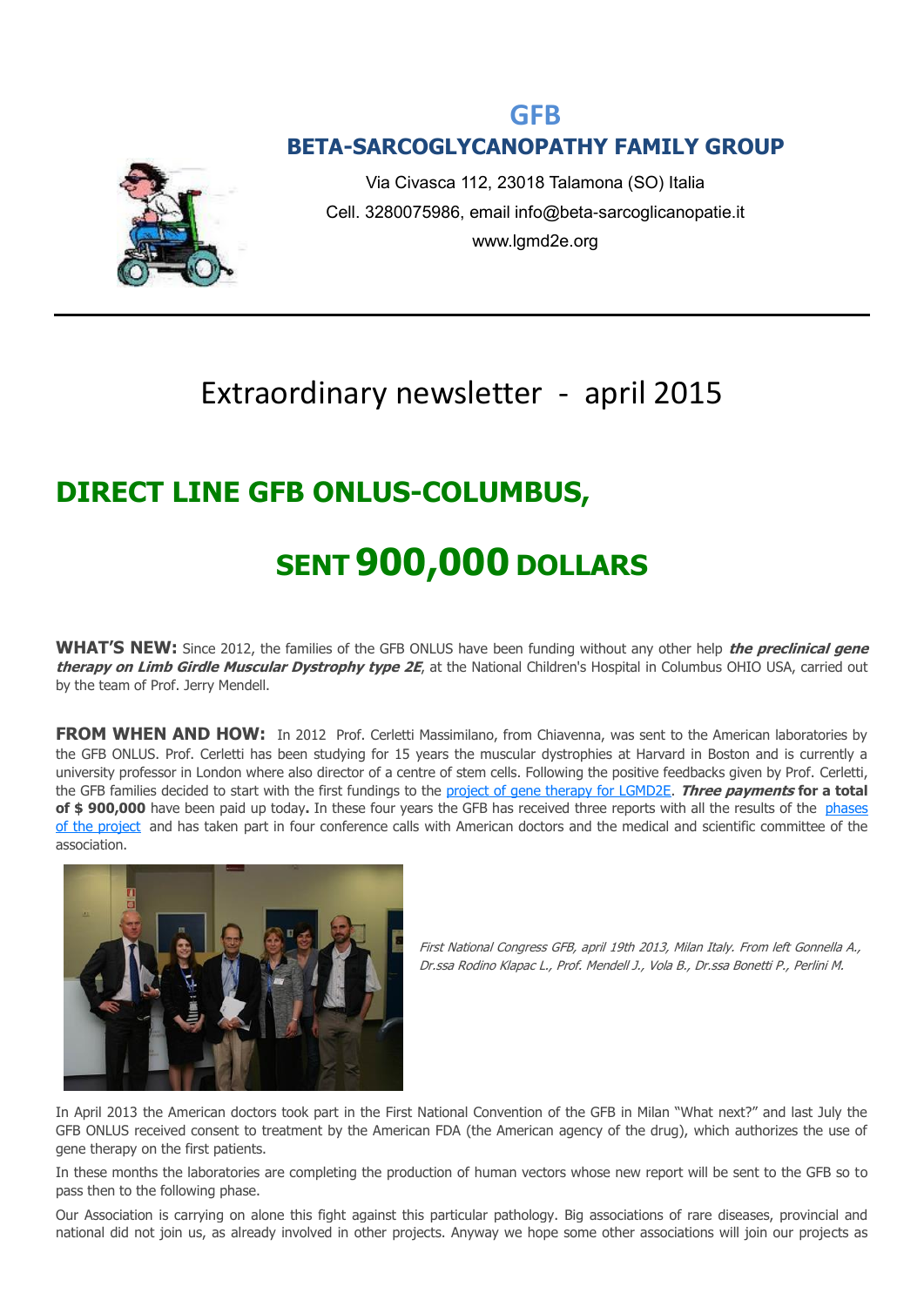LGMD2E is one of the most suitable candidates for the application of this therapy. In fact the gene that causes this pathology is one of the smallest among all the today's known genetic diseases. The same therapy may help many other similar genetic diseases as this same treatment can also be used on them.

In January the GFB ONLUS took part in a meeting at the University of Milan, where an Italian doctor, who worked last year in the America hospital, reported on the current studies on the gene therapy. During the meeting it was told this is a very delicate path, there were some obstacles now overcome, but also that everything seems to be ready to be started on patients.

#### **FUND FOR RESEARCH:** In 2015 the GFB ONLUS had to change its accounting system so to be able to to finance, for the first time, the American projects directly from the association's bank account. For this purpose a special **FUND FOR RESEARCH** was created on its bank account of Banca Prossima. All donations on the account will be used to finance the [American](http://www.beta-sarcoglicanopatie.it/index.php?option=com_content&view=article&id=166)  [projects](http://www.beta-sarcoglicanopatie.it/index.php?option=com_content&view=article&id=166) and the scientific researches on the LGMD2E.

HEADING FOR RESEARCH FUND: Gruppo Familiari Beta-sarcoglicanopatie Onlus

IBAN: IT33X0335901600100000076500 BIC /SWIFT code BCITITMX

**The GFB ONLUS is the only association in the world existing for LGMD2E, this** [project for the gene therapy](http://www.beta-sarcoglicanopatie.it/index.php?option=com_content&view=article&id=166) **is the only ongoing project in this moment for this pathology and the only hope for these patients.**

#### **THE PROJECT: In 2012 the beta-sarcoglycan gene transfer project for treatment of Limb Girdle Muscular Dystrophy Type 2E had already been started at the Research Institute by Nationwide Children's Hospital - Columbus Ohio.**

Dr. J.R. Mendell and Dr. L. Rodino Klapac had started their work, the scientific way to be followed is based on their experiences, gained by completing a similar trial for the treatment, throughout a gene transfer therapy, of the Limb Girdle Muscular Dystrophy Type 2D.

Dr. Mendell explained in details aims and phases of the pathway to be followed:

Aim 1. Determination of pre-clinical efficacy of the transfer of human b-sarcoglycan gene, using recombinant adeno-associated virus to act as delivery vehicle, in b-sarcoglycan deficient mice. Time required: one year.

Aim 2. Regulatory preparation for a "recombinant adeno-associated virus human b-sarcoglycan" gene transfer intramuscular clinical trial, including formal toxicology/biodistribution study and clinical vector production. Time required: about one year.

Aim 3. Perform an intramuscular clinical gene therapy trial with recombinant adeno-associated virus human b-sarcoglycan transfer (into the "extensor digitorum brevis" muscle) in LGMD2E patients. Time required: about one year starting since the closing of the previous aim.

Currently the second phase of the project is almost at the end. In 2015 there will be the start of the third phase concerning the first clinical trial for the beta-sarcoglycan.

Moreover, Dr. Mendell underlined his clear intention to take this project to the following important level (Aim 4) whose target is the vascular delivery of the missed gene to the lower limbs. He is in fact confident this can be achieved with an outcome that will mean widespread gene expression into the treated muscles and functions improvement. At this purpose they are already testing and discussing, with U.S. FDA, a procedure which will be developed and carried out during the next eighteen months.

We wish to underline this trial-study, as we know up to now, is today the most important worldwide scientific project entirely and solely committed to the research of a treatment for LGMD2E. It is therefore extremely important for us and represents a substantial step in order to get more attention to the disease that affects our children. We can say it is a reward for all the efforts we have made till now, independently on the results and the applications it will produce.

If you or anybody else is interested in this project and wishes to get more information about it, please contact us to: [info@beta](mailto:info@beta-sacrcoglicanopatie.it)[sacrcoglicanopatie.it](mailto:info@beta-sacrcoglicanopatie.it)

#### **AGENDA OF THE PROJECT:**

8 to 11 November 2011: Participation of Beatrice Vola in the TREAT-NMD INTERNATIONAL CONFERENCE in GENEVA; 8-11 NOVEMBER 2011 meeting: Beatrice Vola and Prof. Jerry Mendell, Columbus USA.

16 May 2012: first conference call with Dr. Mendell and Dr. Rodino, participation of Dr. Cerletti and Bonetti, Fam. Gonella Andrea, Beatrice Vola and Perlini Marco.

24 July 2012: second conference call with Dr. Mendell and Dr. Rodino, participation of Dr. Cerletti and Bonetti, Fam. Gonella Andrea, Beatrice Vola and Perlini Marco. Start of the first phase with a funding of \$150,000

1 to 2 November 2012: Meeting: Dr. Massimiliano Cerletti in Columbus OHIO USA and Dr Jerry Mendell for discussing the state of gene therapy on sarcoglycan and the ongoing project on the beta.

19 April 2013: First National Conference GFB Milan, meeting: the GFB, Dr. Mendell and Dr. Rodino.